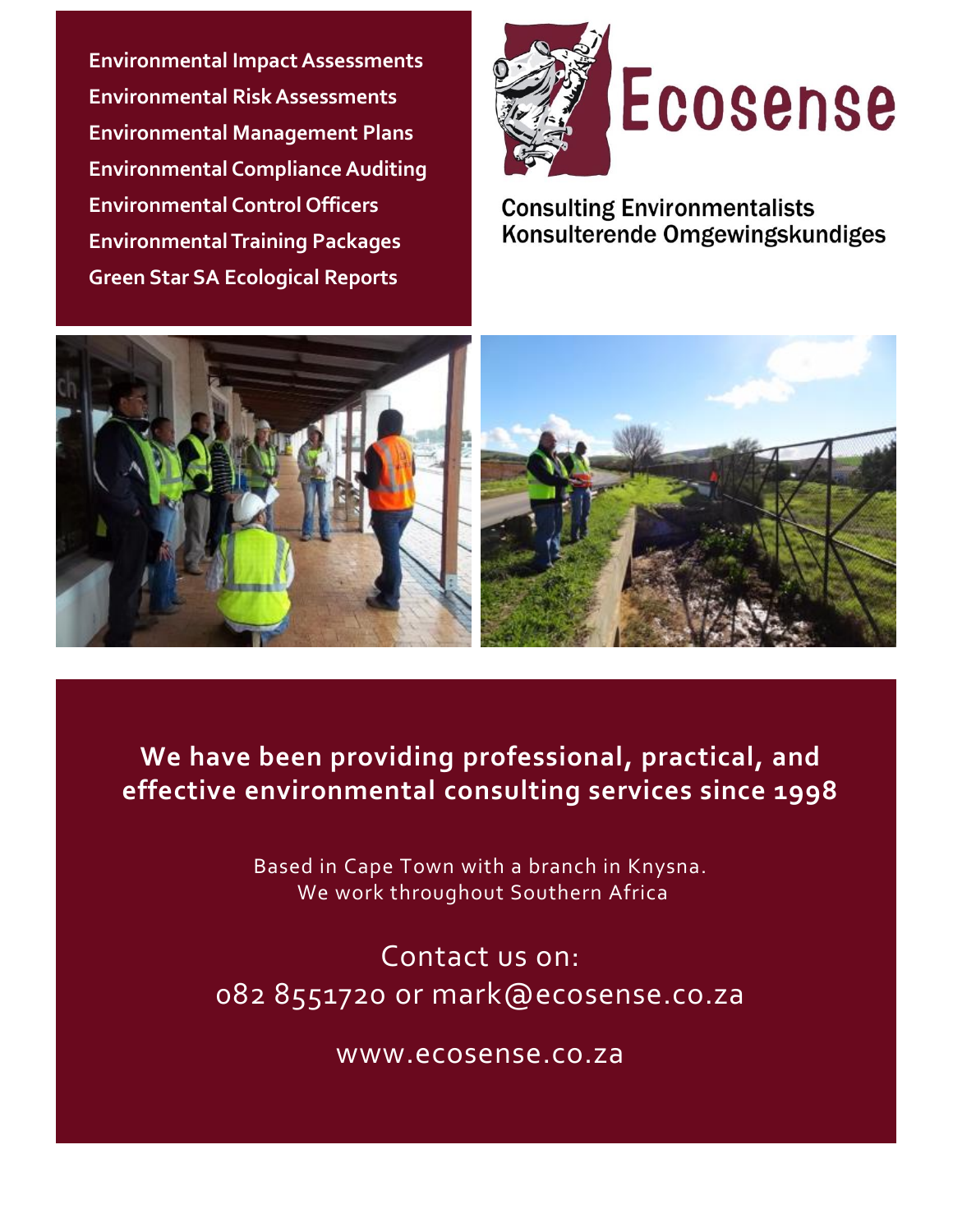## Services Offered

### **Environmental Impact Assessment Services**



Ecosense CC is accomplished and experienced in handling various statutory applications that are required by environmental legislation, including the National Environmental Management Act (NEMA), National Environmental Management Waste Act (NEMWA), and National Water Act (NWA) as well as coordinating parallel applications for the likes of Heritage legislation, OSCA etc.

Examples of Successfully completed projects include:

(should you require more examples or a full list of any category these will be made available on request)

#### **Authorization / Permit Screening Studies**

- Three Streams Hatchery & Smokehouse, Franshoek
- Topcliffe Farm, Somerset West
- Groenplaatjies pipeline, Ceres
- Stormwater infrastructure, Vanrhynsdorp

#### **Environmental Impact Assessment Studies**

- Abalone Hatchery, Hondeklip Bay
- Spier berms and wetland rehabilitation, **Stellenbosch**
- Flood remediation, Theewaterskloof municipality
- Maroela North Housing Development and Offsets, Kraaifontein
- Ink Factory, Blackheath
- CHEP Fruit Depot, Robertson
- Apartment Development, Hout Bay

- Blue Downs housing, Cape Town
- Informal settlement upgrades Kalkfontein,
- Jack Muller Park, Bellville
- Molapong Aquaculture project, Saldanha Bay
- Professional team member (EAP) for City of Cape Town Housing Projects

#### **S24G Applications**

- Woodlands dairy dam, Humansdorp
- Swaarmoed farm dam, Ceres
- Vergenoegd farm, Worcester
- Duyker eiland erf, St Helena Bay
- Greenways Soetrivier Weir, Strand
- Journey's End, Somerset west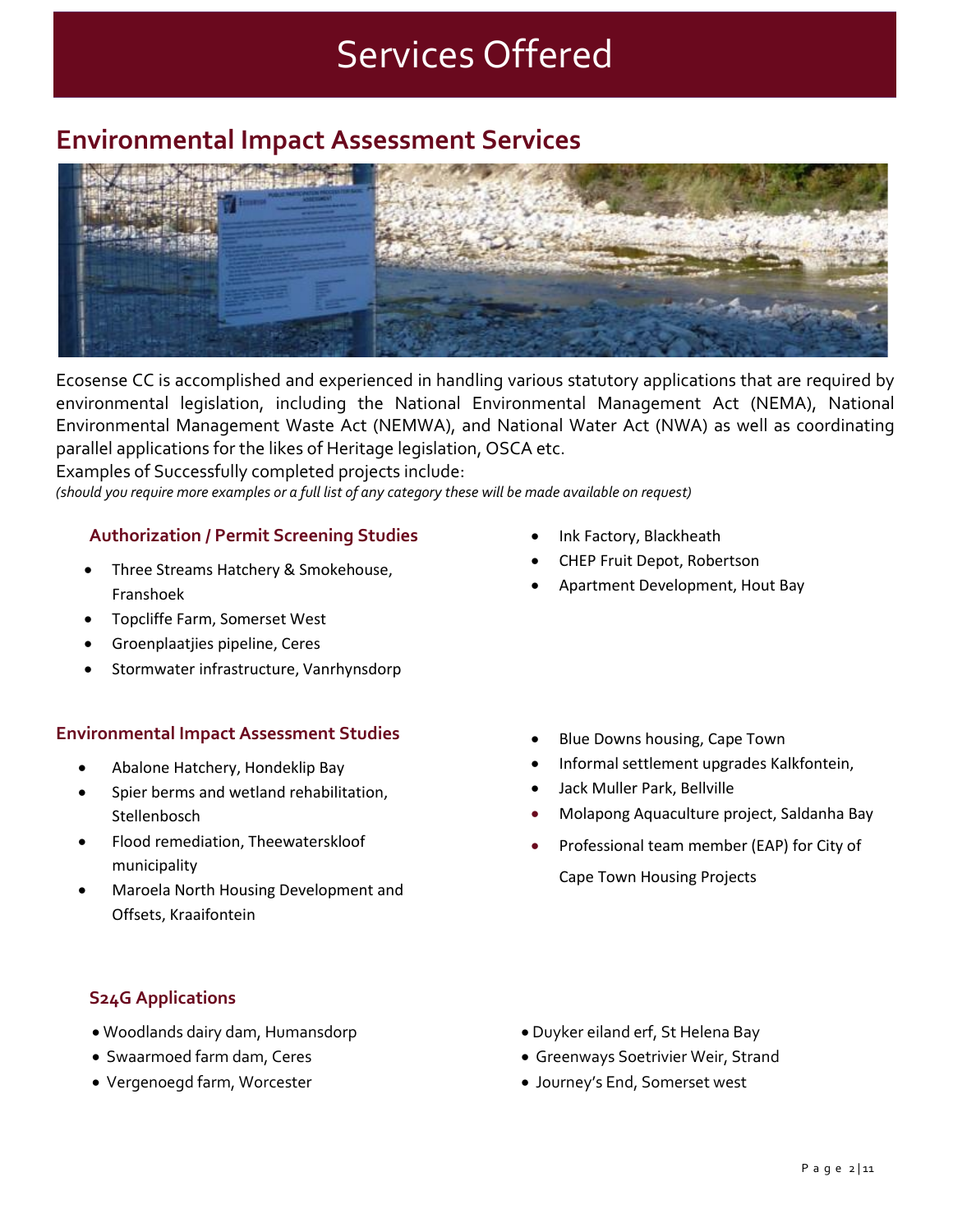#### **Set Back Line Applications**

- Morgenster, Somerset west
- Erf 404, Clifton

#### **Water Use Licenses**

- Penhill sewer, Somerset West
- SOILL Canola Plant, Klapmuts
- Maroela North Housing, Kraaifontein

#### **Waste Licenses**

- Helderstroom & Buffeljags WWTW
- Faircape biodigester
- Garies landfill site

#### **Environmental Risk Assessments**

- Abalone ranching, Hondeklipbaai
- Bloodworm risk assessment, Roman Bay, Hermanus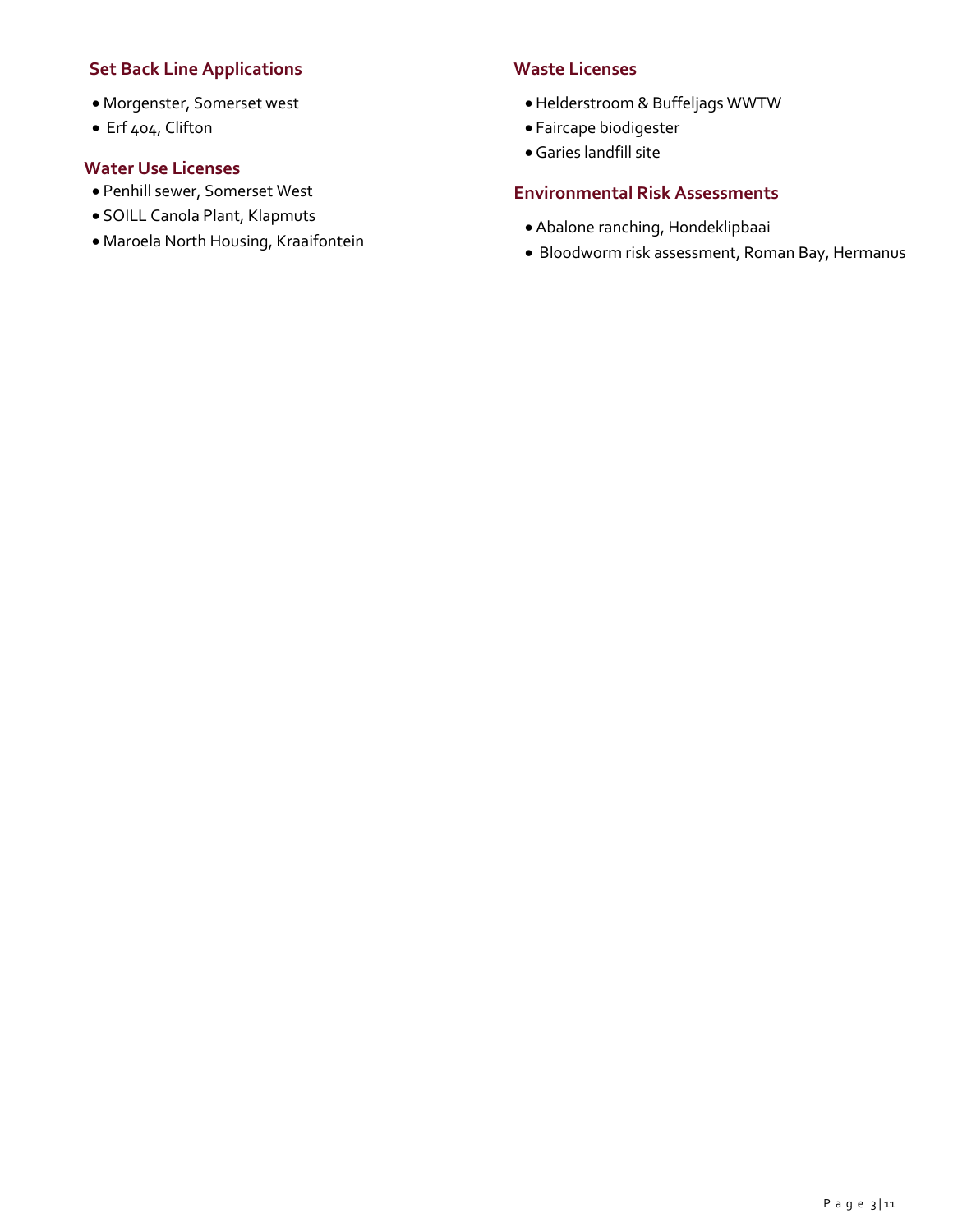### **Environmental Management Plans**



Ecosense has vast and diverse experience in the drafting of practical and effective management plans for a wide variety of applications.

Examples of Successfully completed projects include: (should you require more examples or a full list of any category these will be made available on request)

#### **Environmental Management Programs (EMP)**

- SASF Mussel Farm, Saldanha
- Salmon Farm, Saldanha
- Finfish Farms, Richard's Bay and PE
- Oakland City mixed-use development, cape Town

#### **Construction Phase Management Plans (CEMP)**

- Durbanville and Milnerton Racecourse upgrades
- Various multi-unit residential developments including Burgundy Estate, Aan den Wijnlanden, Willowbrook, New Court Steenberg
- Various Camp's Bay, Clifton and Bakoven bungalows

#### **Operational Phase Environmental Management Plans (OEMP)**

- Katse Fish Farm, Lesotho
- Kenilworth Racecourse, Cape Town
- Lourens River, Somerset West
- Soralia Village, Cape Town

#### **Standard Operating Procedures (SOP)**

- Grinaker LTA (ISO 14001), Cape Town
- Bobcrete Dust Management Plan, Cape Town
- Road Mac Civil Contractors; Cape Town
- Stone Age Gabion contractors, Cape Town
- Steenberg Gallery and Lion's Hill developments, Cape Town
- Solar Farms, Augrabies and Sutherland
- Wind Farm, Darling.
- Various office developments including Bridge Park and Sable Road in Century City, Silo 1,2 and Dock Road Office Buildings in the V& A Waterfront
- Infrastructure projects such as Ceres Pack Store, Mount Pleasant Water Reservoir
- UCT academic buildings.
- Klein Welgemeend, Cape Town
- Summervale, Gordons Bay
- Atlantic Beach residential estates, Cape Town
- Bilton Wine Farm, Stellenbosch

#### **Environmental Management Systems (EMS)**

- Compliance Monitoring System, Cape Town Stadium
- Compliance Monitoring System, Greenpoint Common, Cape Town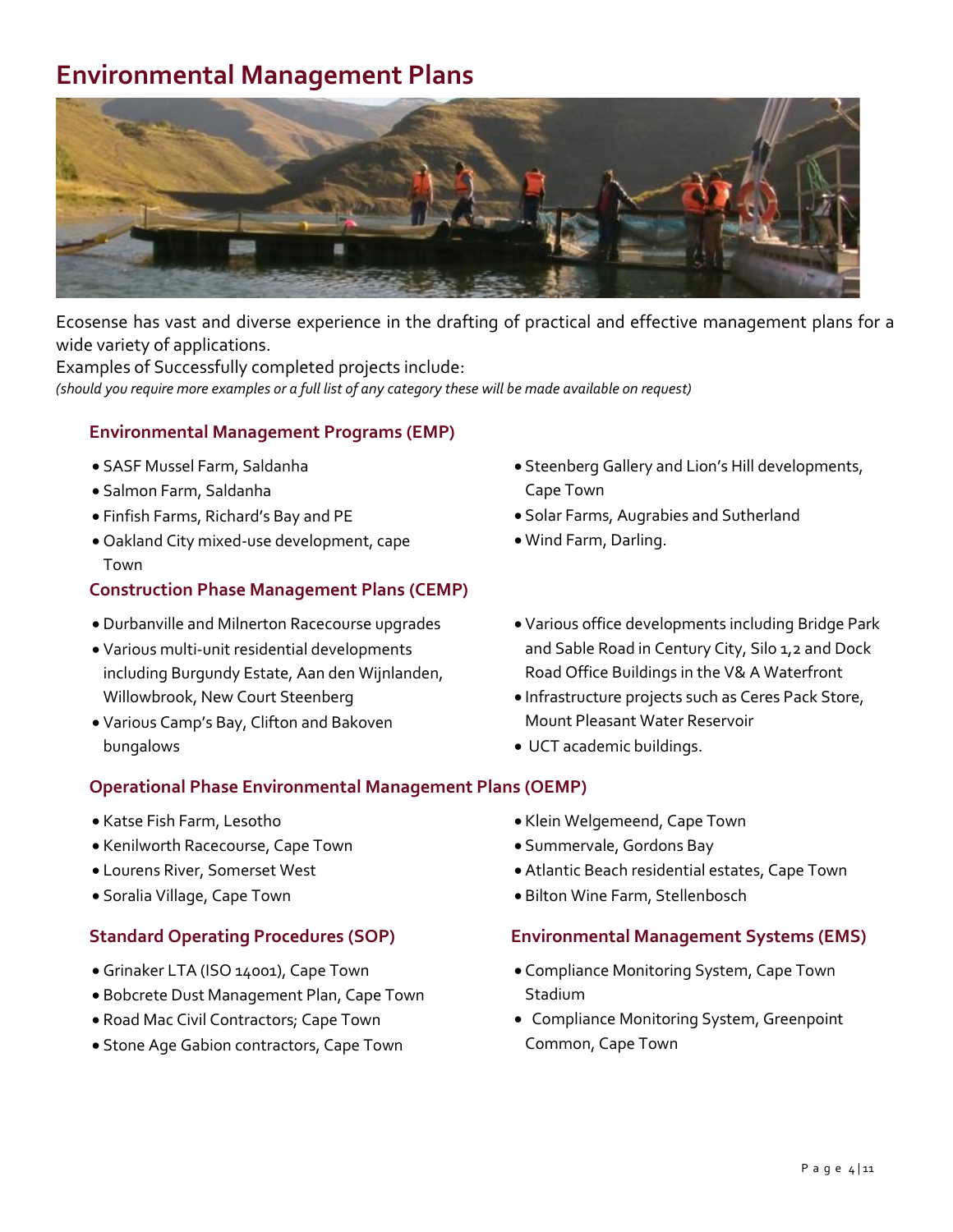### **Environmental Compliance Auditing & Site Management**



Ecosense offers Environmental Compliance Auditing and Site Management including the provision of independent Environmental Control Officers (ECO) during construction projects, Environmental Site Management support to Contractors e.g. Designated Environmental Officer (DEO) and the auditing of operational facilities and developments against their environmental management targets and programs. Successfully completed projects include:

(should you require more examples or a full list of any category these will be made available on request)

#### **Environmental Control Officer (ECO)**

- Large infrastructure projects including 7 contracts of the Rapid Transit System, Cape Town
- 15km Ground Water Pipeline and associated Biofiltration Plant, Hemel & Aarde Valley
- Solar Farms, Darling Wind Farm and Touwsrivier
- Upgrade of Durbanville & Milnerton Racecourses; Cape Town
- Large developments including Big Bay suburb, Kenilworth Racecourse, Cape Town Stadium,

#### **Designated Environmental Officer (DEO)**

- Grass Ridge Wind Farm, Eastern Cape
- Chaba and Waainek Wind Farms, Eastern Cape
- Umzali Civils projects, Cape Town

#### **Operational phase Audits**

- Katse Fish Farm, Lesotho;
- Sanlei Fish Farm,Lesotho 2020
- Large mixed-use sites including Kenilworth Racecourse, Cape Town
- Clara Anna Fontein Estate; Durbanville
- Low cost housing including N2 Gateway Boystown, Kleinmond, Hazendal, Morkels Cottages, Delft, Hermanus and Hawston Subsidized Housing;
- Residential housing estates such as Burgundy Estate, Garden Cities Pinehurst and Sunningdale developments, Lourens river Estate; Western Cape
- River flood repairs; Greyton, Genadendal,
- Harold Porter Botanical Garden, Kleinmond.

- Vergenoegd farm in Worcester
- Residential housing estates including Atlantic Beach Golf Estate, Soralia Village, Sunrise Villas, Kanonberg Estate, Croydon Vineyard and Olive Estates, Cape Town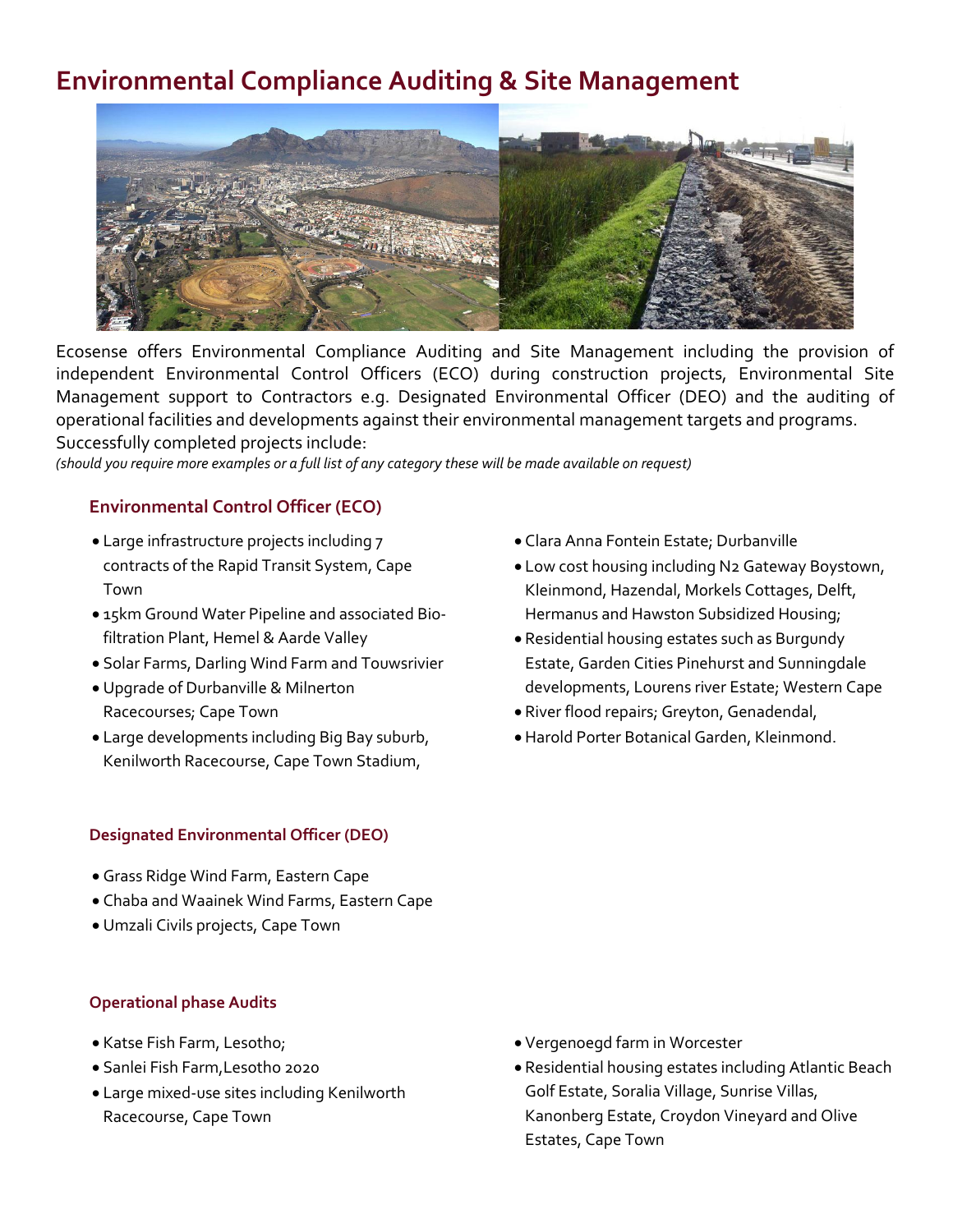### **Environmental Training Packages**



Ecosense offers customized Environmental Training Packages. Successfully completed training packages presented include: (should you require more examples or a full list of any category these will be made available on request)

#### **Environmental Control Officer (ECO) Training**

- City of Cape town 3-day course for Environmental Control Officers (2011 to 2015),
- Coega IDZ "Train the Trainer" Training for ECO's
- **Designated Environmental Officer (DEO) and Estate Manager Training**
- Road Mac SHE management staff
- Triamic SHE management staff

#### **Construction Site Workforce Environmental Inductions**

• Numerous construction sites in conjunction with ECO services

### **Green Star Ecological Reports**

Ecosense has provided ecological reports to confirm that the conditional registration requirements are met for Land Use and Ecology (ECO-0) as well as doing the land type assessments for the Change in Ecological Value calculator on projects for the purposes of Green Star SA registration. Examples of Successfully completed projects include:

- Santam Head Office, Durbanville
- Chevron Head Office, Cape Town
- Aurecon Head Office (Phase 2), Cape Town
- UCT Lecture Hall, Cape Town
- Karl Bremer Hospital Admin Building, CT
- CTICC East Building, Century City
- Convention Centre, Cape Town
- Golf Air Park, Cape Town
- Sandton Village Walk Mall, Sandton
- •No 1 and 2 Silo and Dock Road Buildings in the V&A Waterfront, Cape Town.

#### **Christine Rabie, an independent industry associate, undertakes this with our team**

- - Clara Anna Fontein and Big Bay Estates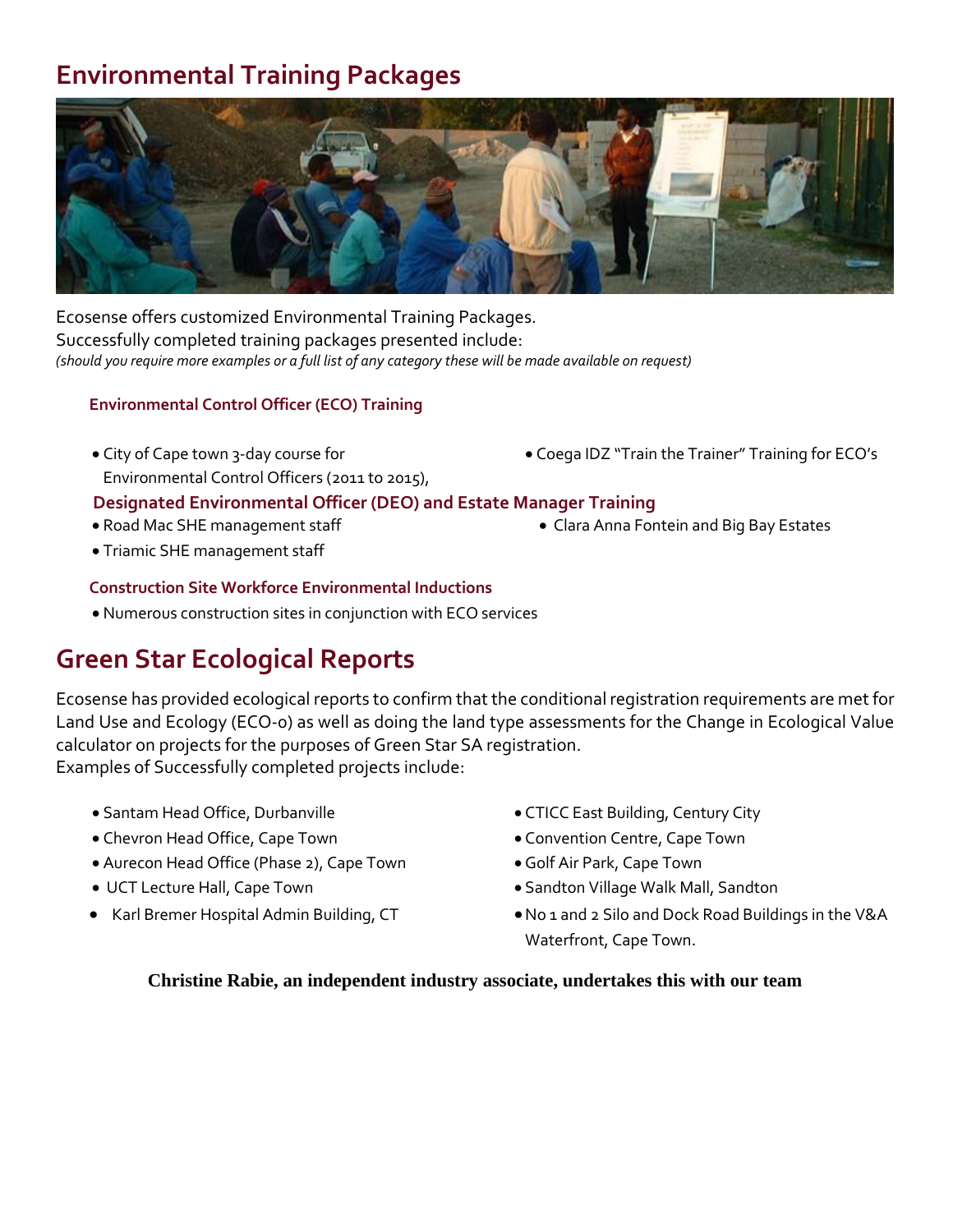## Ecosense Team



### **Mark Sasman**

#### **Chief Executive Officer**

National Diploma in Nature Conservation with more than 14 years' experience in provincial nature conservation (Natal and Cape); over 20 years' experience in Integrated Environmental Management and Aquaculture development.

#### **Professional Registrations:**

South African Council for Natural Scientific Professions (SACNASP) – Environmental Science: Registration: 400185/04,

International Association for Impact Assessment South Africa (IAIA) – Membership No 704



### **Kozette Myburgh**

#### **Director: Environmental Impact Assessment**

Masters (LLM) Degree in Environmental Law (University of Cape Town); MPhil in Community and Development(University of Stellenbosch); BA majoring in Anthropology and African Politics (UNISA). Extensive experience in financial and project administration. More than 12 years' experience in environmental impact assessment and management, and a further 11 years' experience in social research and community / public participation, monitoring and evaluation.

#### **Professional Registrations:**

International Association for Impact Assessment South Africa – Membership No 2677 Environmental Law Association member

Registered Environmental Assessment Practitioner: Number 2019/1346



### **Michelle Sasman**

#### **Chief Financial Officer**

Over 30 years' experience in environmental process administration, company administration, financial management and accounting.



### **Ernest Fortoh**

#### **Environmental Control Officer**

He has a Masters (MPhil) Degree in Environmental Management and a Bachelor of Technology Degree in Environmental Management and has completed the Health and Safety, IRCA - Modern SHEQ/ Risk Management Course. Ernest has more than 11 years' experience in environmental management, monitoring and compliance auditing, as well as assisting on EIA applications. **Professional Registrations:**

South African Council for Natural Scientific Professions – Registration: 400170/14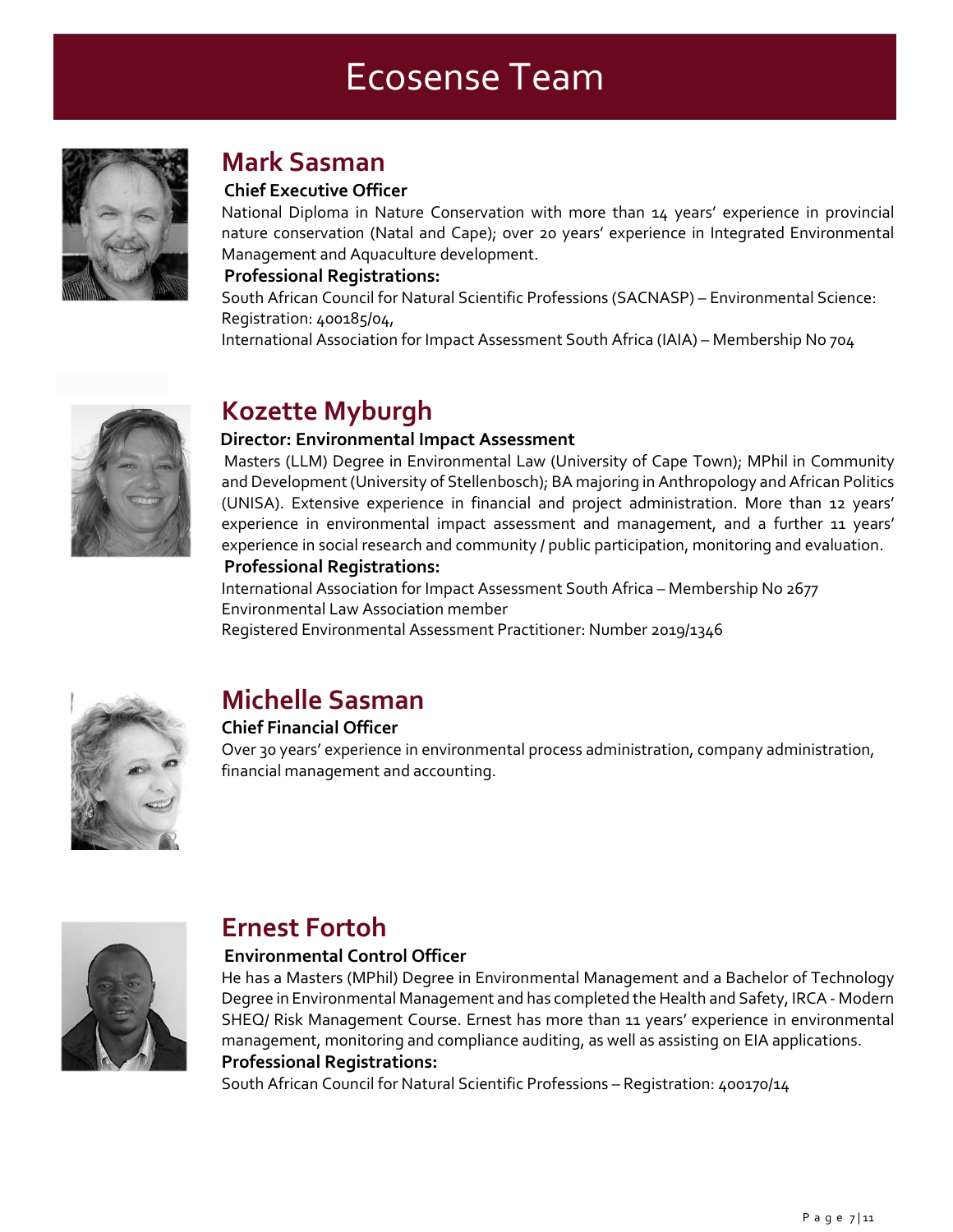

### **Vincent Masefield**

#### **Environmental Control Officer**

Vincent has a BA majoring in Geography and Environmental Science, BA(Hons) in Environmental Water Management and a MSc in Geography. He has more than 4 years' experience in environmental management, monitoring and compliance auditing as well as assisting on EIA applications and Water Use Licence applications. His primary interests involve aquatic ecosystem assessments and monitoring. He has research experience in estuarine and freshwater quality assessments, wetland assessments, sediment tracing/dating assessments and using Geographic Information Systems to undertake spatial analysis assessments.

#### **Professional Registrations:**

International Association for Impact Assessment South Africa – Membership No 5384



### **Castro Ravhuhali**

#### **Environmental Control Officer**

Castro has a Bachelors (BSc) of Environmental Science Degree and over a year's of experience in drafting of environmental management plans and environmental management compliance monitoring and auditing.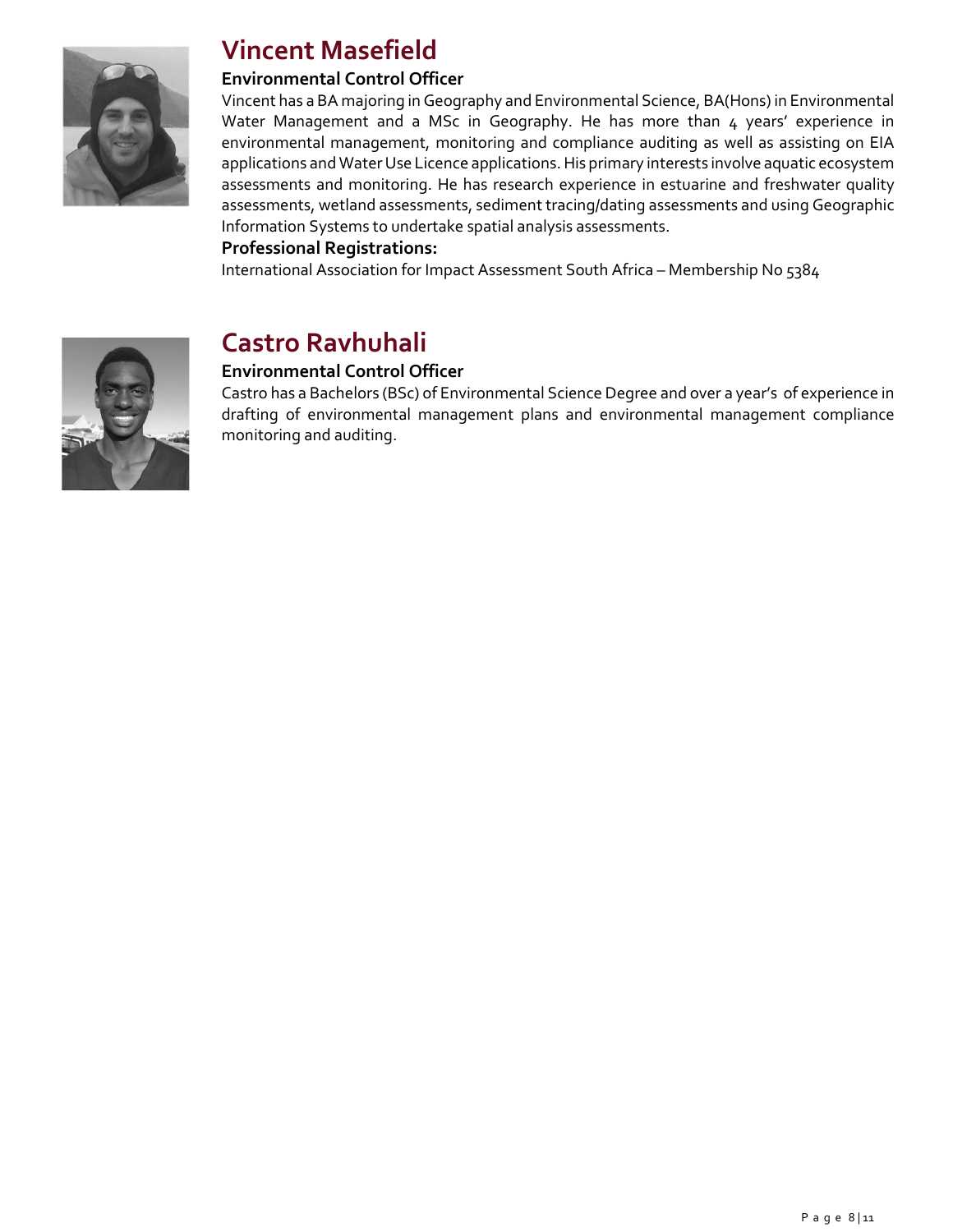# Our Network of Independent Industry Associates

Our network of independent industry associates includes, but is not limited to:



### **Christine Rabie**

Christine, a former director of Ecosense, has a National Diploma in Landscape Technology; Bachelor of Technology Degree in Environmental Management and certificates in Aquaculture, Alien Invasive Species Control (SAGIC) and the Health and Safety (IRCA - Modern SHEQ/ Risk Management). More than 17 years' experience in Environmental Site Management (ECO), drafting of Environmental Management Plans, environmental awareness training and environmental compliance auditing. Over 7 years' experience in landscape design, construction, maintenance, materials procurement, and quantity surveying.

#### **Professional Registrations:**

South African Council for Natural Scientific Professions – Registration: 400055/17; International Association for Impact Assessment South Africa – Membership No 3963, Green Star SA Accredited Professional (New Buildings)



### **Errol Cerff**

With a BSc Environmental Biology (Cell Biology), B.Sc. (Hons) Estuarine ecophysiology and a MSc. Estuarine ecophysiology, Errol is a qualified environmental auditor with over 25 years of experience in auditing a range of activities from post construction audits to manufacturing and mining concerns. Errol is also an experienced environmental risk assessor and has designed environmental management system for several diverse companies.

#### **Professional registrations:**

South African Council for Natural Scientific Professions Reg. Number 400047/12; The Institute of Waste Management South Africa; International Association for Impact Assessment South Africa.



### **Erik Botha**

With the qualifications B.Sc. in Botany and Entomology ,Basics of Environment Auditing for the Business Manager ,Certificate in auditing ,Advanced environmental auditing and management system design ,Basic facilitator skills development, IRMSA Ongoing Training, Principles of Risk Management and over 20 years' experience in the field of environmental management, Erik's experience base covers a wide range of environmental management activities but his primary fields of expertise are environmental auditing and environmental risk assessment. His experience base also includes the development and implementation of environmental management plans and environmental management systems.

#### **Professional registrations:**

The Institute of Waste Management South Africa.



### **Anna Smit**

Anna has a National Diploma in Landscape Technology, B. Tech in Environmental Management and has completed the Health and Safety, IRCA - Modern SHEQ/ Risk Management Course. More than 10 years' experience in in environmental management, monitoring and compliance auditing as well as assisting on EIA applications.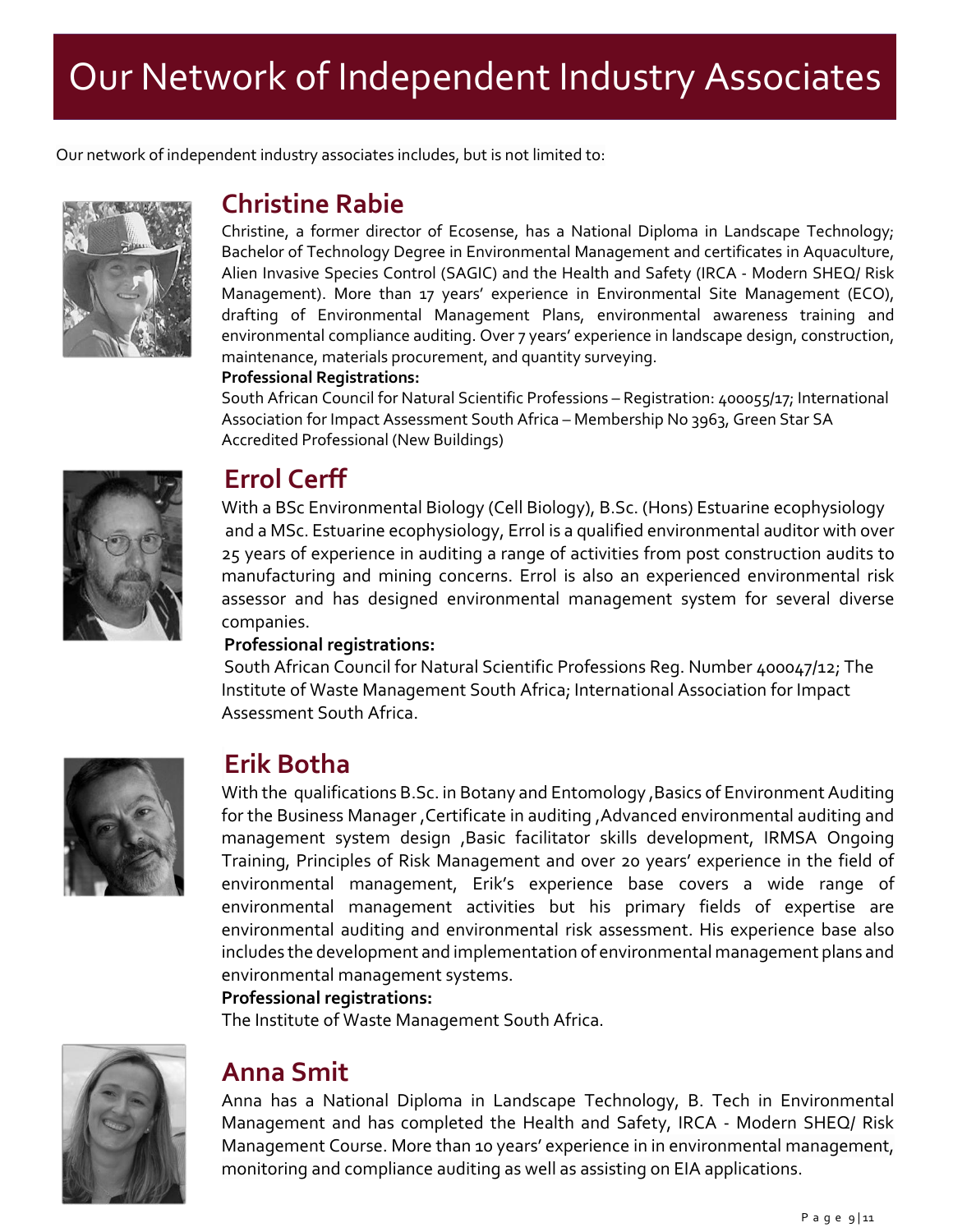

### **Ingrid Eggert**

With a BSc in Environmental Management Ingrid is a qualified environmental consultant with over 10 years' experience in undertaking Environmental Impact Assessments, public participation processes, opportunities and constraints analyses, strategic environmental input as well as compliance and due diligence audits of environmental aspects during the construction and operational phases of projects. She brings a practical approach to solving environmental issues, focusing on efficient communication to ensure a solution in the best interest of all parties involved.

#### **Professional registrations:**

International Association of Impact Assessors South Africa; The Institute of Waste Management South Africa

Registered Environmental Assessment Practitioner: Number 2019/805



### **Werner Nel**

Werner Nel graduated with a BSc and BSc (Honours) from the University of Port Elizabeth and a Masters in Zoology from the University of Stellenbosch. In 2016 he started W Nel Environmental Consulting Services. He has experience in environmental management, rehabilitation, and restoration of degraded landscapes, Environmental Management Systems (EMS), including ISO 14001 and in environmental compliance auditing and site monitoring especially in the arid West Coast environment. He has gained environmental experience within various industries including construction, linear projects, mining, wine industry, manufacturing and retail and provided various services within these. His specialty within the fields of Mine Rehabilitation, Mine Closure, Environmental Management and Environmental Auditing enables him to add a holistic approach to projects.



### **Adri Meyer**

Adri has a BSc (Agric) Conservation Ecology and a MPhil Marine and Environmental Law. She has 5 years' experience in environmental consulting, including conducting EIAs, compliance auditing and environmental management, specifically in the waste and agricultural industries.



### **Peet Joubert**

Peet has 50 + years' experience in various environmental fields including Integrated Monitoring processes, National Park Management, and planning (Marine, Estuarine, Fynbos and Indigenous Forest conservation management and Community Development). He further has experience in Environmental Education, Community Liaison and Communication. He has been practicing as an Independent Environmental Consultant since 2007. He also serves as Environmental Director for the Garden Route Biosphere Reserve and is a Trustee for Pledge Nature Reserve in Knysna.